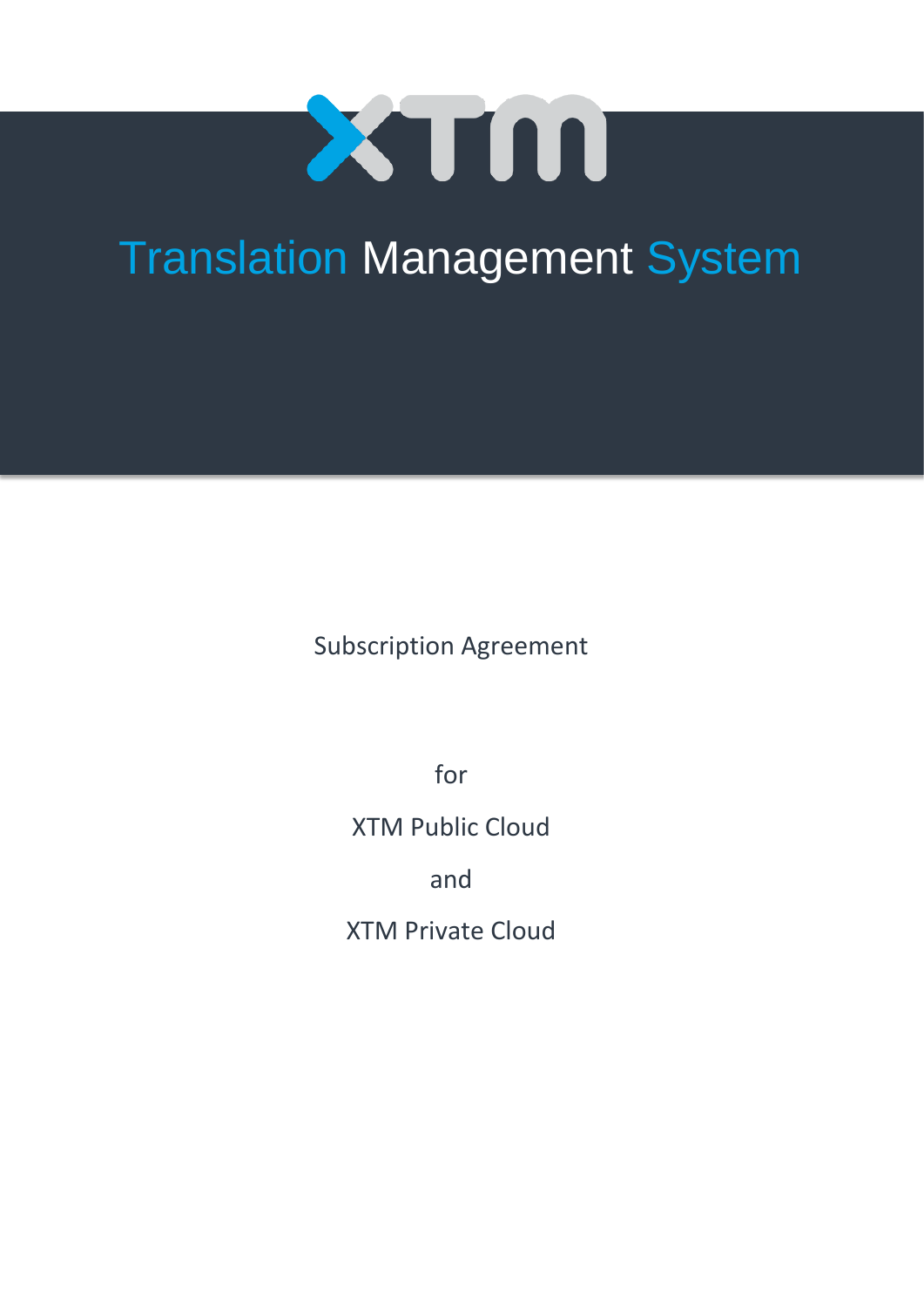# **Contents**

| 1. Preamble                                | $\overline{2}$ |
|--------------------------------------------|----------------|
| 2. Definitions                             | 3              |
| 3.30-day free trial                        | 4              |
| 4. Services for Subcontractors             | 4              |
| 5. Purchased Services                      | 4              |
| 6. Use of the Services                     | 5              |
| 7. Fees and Payment for Purchased Services | 6              |
| 8. Proprietary rights                      | 7              |
| 9. Confidentiality                         | 8              |
| 10. Warranties and Disclaimers             | 9              |
| 11.Indemnification                         | 9              |
| 12. Limitation of liability                | 10             |
| 13. Term and termination                   | 10             |
| 14. Governing law                          | 11             |
| 15. General provisions                     | 11             |

## <span id="page-1-0"></span>**1. Preamble**

We are XTM International Ltd, a limited liability company incorporated and existing under the laws of England and Wales, with company number 4217452, whose registered office address is at 7/8 Eghams Court, Boston Drive, Bourne End, Bucks, SL8 5YS, UK ("**XTM International/We/Us/Our"**).

XTM International is a software development company that specialises in translation software and technology.

This Subscription Agreement ("**Agreement**") governs Your acquisition and use of Our Services which includes one or more of the following:

- Your 30-day free trial of the Services; or
- Your use of the Services as a Subcontractor to a paid subscriber to the Services; or
- If you purchase Our Services, Your purchase and on-going use of those Services.

By accepting this Agreement, either by clicking a box indicating Your acceptance, signing an order form that references this Agreement, or using the Services You agree to the terms of this Agreement. If You are entering into this Agreement on behalf of a company or other legal entity, You represent that You have the authority to bind such entity to these terms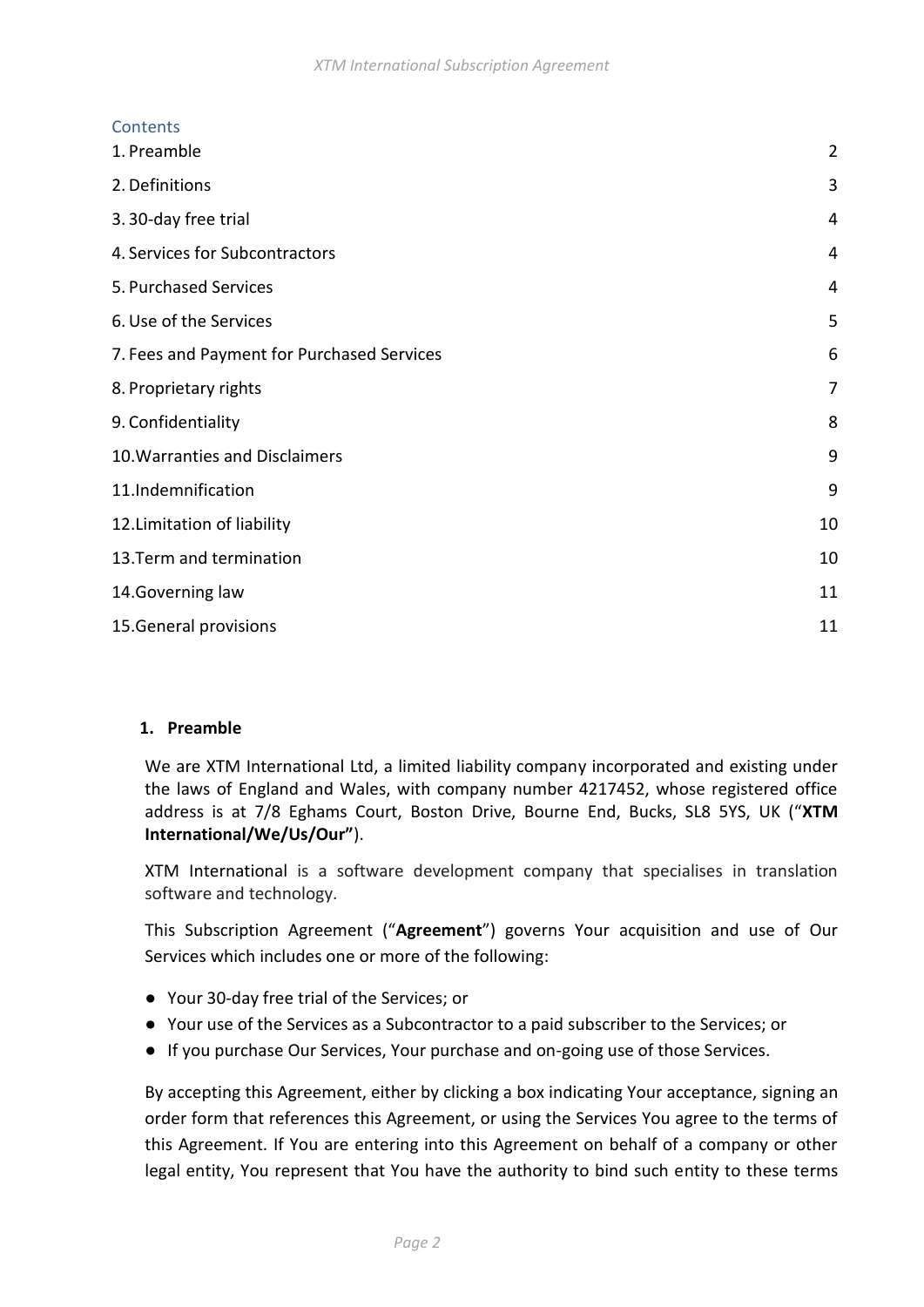and conditions, in which case the terms "You" or "Your" shall refer to such entity. If You do not have such authority, or if You do not agree with these terms and conditions, You must not accept this Agreement and may not use the Services.

You may not access the Services if You are Our direct competitor, except with Our prior written consent. In addition, You may not access the Services for purposes of monitoring their availability, performance or functionality, or for any other benchmarking or competitive purposes.

This Agreement was last updated on 9<sup>th</sup> of July 2019. It is effective between You and Us as of the date of You accepting this Agreement. This Agreement is subject to revision. If We make any substantial changes, We will notify You in accordance with Section 15.2

## <span id="page-2-0"></span>**2. Definitions**

- **2.1.** "**Malicious Code**" means viruses, worms, time bombs, Trojan horses and other harmful or malicious code, files, scripts, agents or programs.
- **2.2.** "**Order Form**" means the ordering documents for purchases hereunder, including addenda thereto, that are entered into between You and Us from time to time. Order Forms shall be deemed incorporated herein by reference.
- **2.3.** "**Personal Data**" means any information relating to (i) an identified or identifiable natural person and, (ii) an identified or identifiable legal entity which may be submitted by You to the Services or is otherwise processed by Us in relation to the Services.
- **2.4.** "**Purchased Services**" means Services that You purchase under an Order Form, as distinguished from those provided pursuant to a 30-day free trial.
- **2.5.** "**Service**" means the single or multi-tenant online, Web-based application provided by Us via the internet as described in the User Manual.
- **2.6. "Subcontractor"** means an authorised entity that uses the Services either
	- a. through a licence purchased by You on the Subcontractor's behalf; or
		- b. directly via its own Purchased Services.
- **2.7. "Subscription Term"** means the period of time during which Users are permitted to use the Services hereunder, as specified in the applicable Order Form and including all renewals or extensions thereof.
- **2.8. "Test Server"** means You can test early releases (relating to Service upgrades) and integration You may have developed using Our API.
- **2.9.** "**Third-Party Applications**" means online, Web-based applications and offline software products that are provided by third parties, interoperate with the Services, and are identified as third-party applications.
- **2.10.** "**User Manual**" means the XTM User Manual to be found at the following link [[https://](https://xtm.cloud/docs/xtm-manual.pdf)[xtm.cloud/docs/xtm-manual.pdf\]](https://xtm.cloud/docs/xtm-manual.pdf). You acknowledge that You have had the opportunity to review the User Manual
- **2.11.** "**Users**" means individuals who are authorized by You to use the Services, for whom subscriptions to a Service have been purchased, and who have been supplied user identifications and passwords by You (or by Us at Your request). Users may include but are not limited to Your employees, consultants, contractors and agents; or third parties with which You transact business.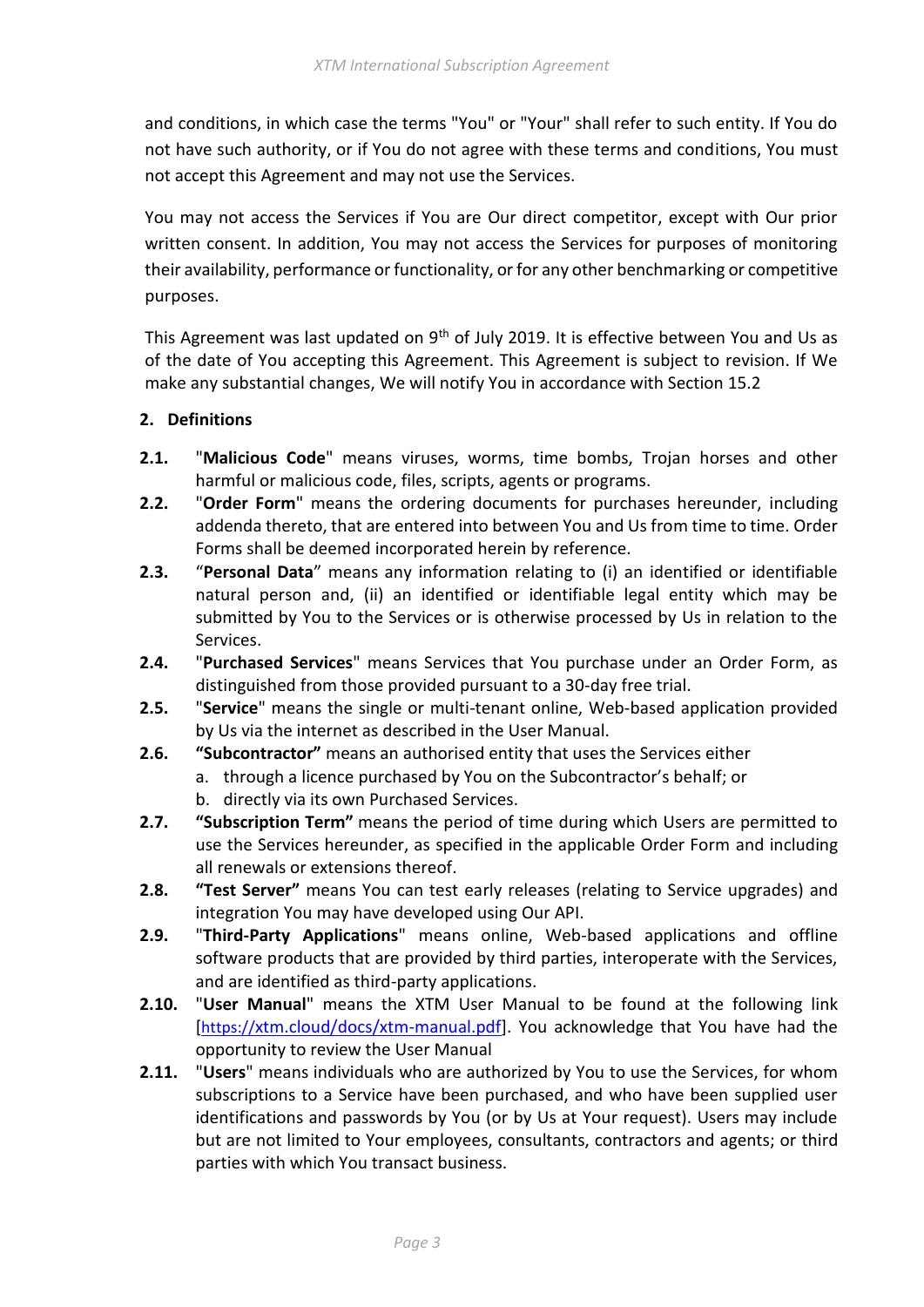- **2.12.** "**You**" or "**Your**" means the company or other legal entity for which You are accepting this Agreement.
- **2.13.** "**Your Data**" means all electronic data or information, which may include personal data, submitted by You to the Services including, Users' names and emails, source files, target files, translation memories, terminology information and customers.
- **2.14. Third Party Services.** Means services offered by third parties that may be accessed by you from within the Services used to assist with translation.

## <span id="page-3-0"></span>**3. 30-day free trial**

- **3.1.** If the Services have been made available to You on a trial basis, it will be free of charge until the earlier of (a) the thirtieth day after Your acceptance of this Agreement or (b) the start date of any Purchased Services ordered by You. Additional trial terms and conditions may appear on the trial registration web page. Any such additional terms and conditions are incorporated into this Agreement by reference and are legally binding.
- **3.2. Any data You enter into the Services, and any customizations made to the Services by or for You, during your 30-day free trial will be permanently lost unless You purchase a subscription to the same Services as those covered by the trial, or export such data, before the end of the 30-day trial period.**
- **3.3.** Notwithstanding section 10 (Warranties and Disclaimers), during the 30-day free trial the Services are provided "as-is" without any warranty.
- **3.4.** Please review the User Manual during the trial period so that You become familiar with the features and functions of the Services before You make Your purchase.

## <span id="page-3-1"></span>**4. Services for Subcontractors**

- **4.1.** The Services may be made available to You, in order for You to perform Subcontractor tasks, on the basis of Your acceptance of this Agreement. Any such additional terms and conditions are incorporated into this Agreement by reference and are legally binding.
- **4.2.** While using the Services as a Subcontractor Your access will be limited to working on tasks assigned to You by the Principal Contractor (being the paid subscriber) for a project. Your rights to use the Services is dependent and subject to the Principal Contractor and its Subscription Period. You can obtain full access to the Services by purchasing the Services.
- **4.3.** While accessing the Services as a Subcontractor You will either:
- **4.3.1.** utilise one or more of the Principal Contractor's paid concurrent licences and be limited to working on tasks assigned to You by the Principal Contractor; or
- **4.3.2.** purchase the Services directly and thus be afforded unrestricted usage of the Services.

### <span id="page-3-2"></span>**5. Purchased Services**

**5.1. Provision of Purchased Services.** We shall make the Purchased Services available to You pursuant to this Agreement and the relevant Order Forms during a Subscription Term. You agree that Your purchases hereunder are neither contingent on the delivery of any future functionality or features nor dependent on any oral or written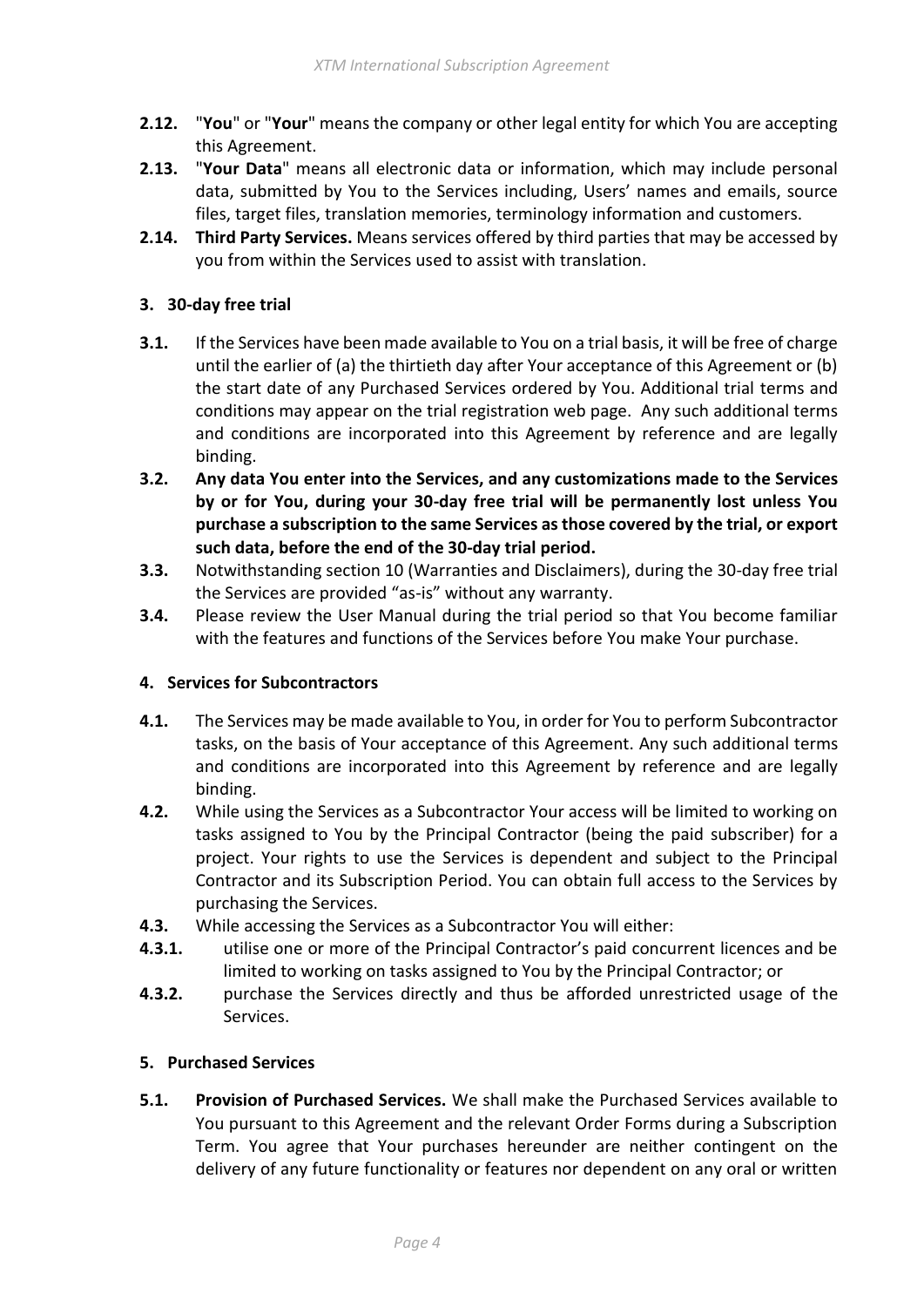public comments made by Us regarding future functionality or features, unless a description of such functionality or features are attached to this agreement and signed by both parties.

- **5.2. User Subscriptions.** Unless otherwise specified in the applicable Order Form, (i) Services are purchased as User subscriptions and may be accessed by no more than the specified number of Users. (ii) At any point during the subscription period a new revised subscription of a different type, with a different number of users or with a different expiry date can be purchased at the standard published price. An invoice will be raised for the new subscription and credit note will be issued for the unused part of the existing subscription, but no refunds are given. (iii) Temporary additional User subscriptions may be added and used during the Subscription Term. The price for temporary users is published in the system.
- **5.3. Test Server.** You shall have access to the Test Server but such Test Server may be updated by Us at any time. No service level guarantees are provided by Us to You in relation to your use of the Test Server and therefore no uptime guarantee is given. Data stored on the Test Server shall be subject to the below;
	- (i**)** projects created by You will be archived by Us after 3 days;
	- (ii) archived projects will be deleted by Us after 7 days;
	- (iii) any and all files created by You (such as target, preview, offline) will be deleted by Us after 2 days;
	- (iv) all uploaded offline files will be deleted by Us after 2 days;
	- (v) at Our sole discretion We may delete translation management and terminology if We deem a large volume is imported; and
	- (vi) any data migration from Your XTM cloud instance is chargeable. If such configuration files (analysis templates, etc) are not specific to You they may be migrated free or charge at the absolute discretion of Us.

### <span id="page-4-0"></span>**6. Use of the Services**

- **6.1. Our Responsibilities.** We shall: (i) perform the Services in a timely, reliable and professional manner, in conformity with good industry practices (ii) provide the Services only in accordance with applicable laws and government regulations.
- **6.2. Your Responsibilities.** You shall (i) be responsible for Your and/or the Users' compliance with this Agreement, (ii) be solely responsible for the accuracy, quality, integrity and legality of Your Data and of the means by which You acquired Your Data, (iii) use commercially reasonable efforts to prevent unauthorized access to or use of the Services, and notify Us promptly of any such unauthorized access or use, (iv) cooperate with Us in all matters relating to the Services; (v) provide Us, our employees, agents, consultants and subcontractors, with access to the Your premises, networks, systems and other facilities as reasonably required for Us to provide the Services, (vi) provide Us with such information and materials as We may reasonably require to supply the Services, and ensure that such information is accurate in all material respects; and (vii) use the Services only in accordance with Your own internal business purposes, the User Manual and applicable laws and government regulations. You shall not (a) make the Services available to anyone other than Users, (b) sell, resell, rent or lease the Services, (c) use the Services to store or transmit infringing, libellous, or otherwise unlawful or tortious material, or to store or transmit material in violation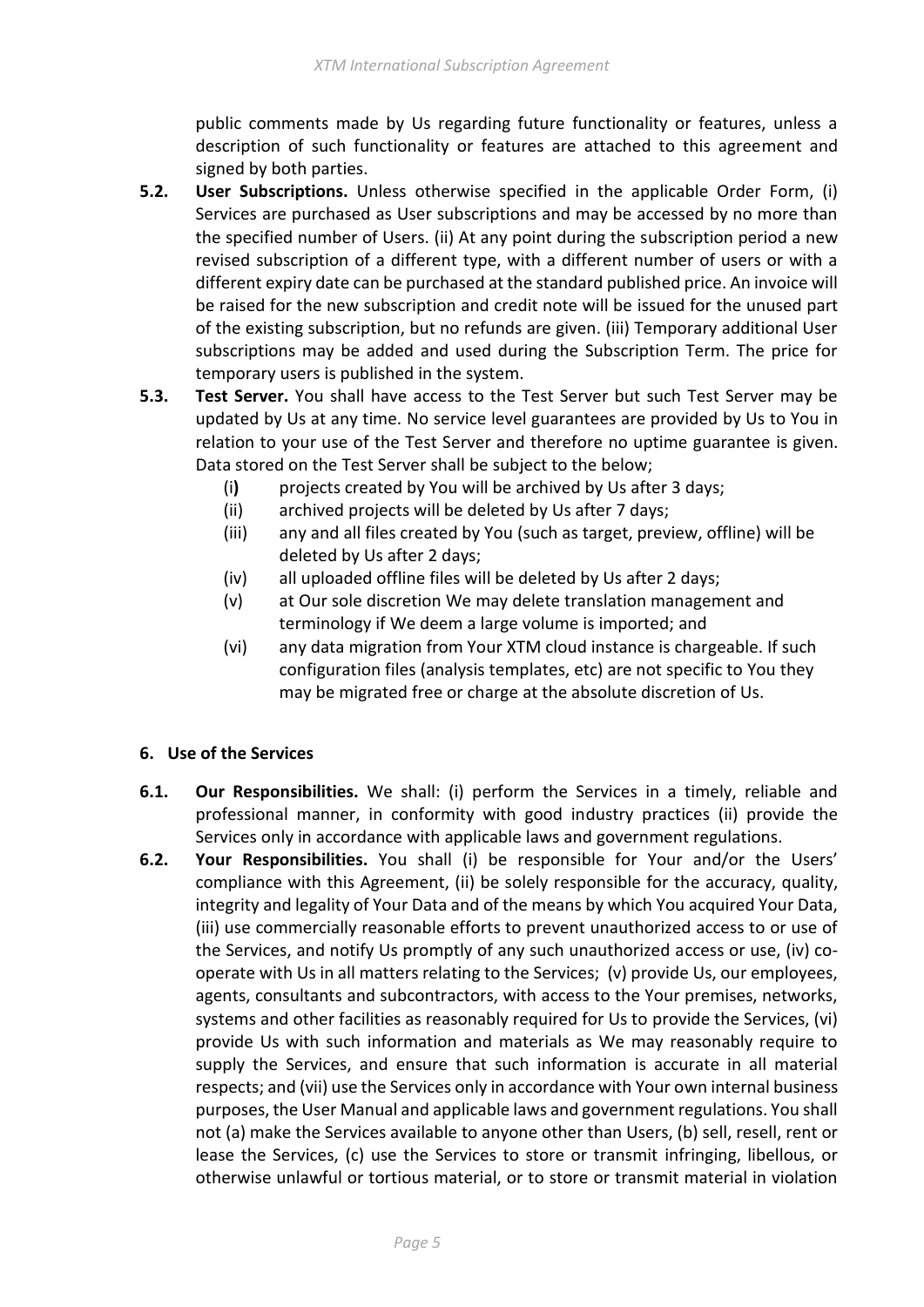of third-party privacy rights, (d) use the Services to store or transmit Malicious Code, (e) interfere with or disrupt the integrity or performance of the Services or third-party data contained therein, or (f) attempt to gain unauthorized access to the Services or their related systems or networks.

- **6.3. Usage Limitations.** Services may be subject to other limitations, such as, for example, limits on the number of words that can be translated, on the number of calls You are permitted to make against Our application programming interface, and, for Services that enable You to provide public websites, on the number of page views by visitors to those websites. Any such limitations are specified in the User Manual. The Services provide real-time information to enable You to monitor Your compliance with such limitations.
- **6.4. Fair Use.** You acknowledge that the Services depend on finite resources shared amongst many customers. You agree not to use the Services excessively or unreasonably. Our Service Plans (found either at https://xtm.cloud/pricing/ or as set out in Your Proposal) may or may not specify usage limitations as outlined in 6.3. The omission of any such limit does not imply a literally unlimited consumption allowance, even if the term "unlimited" is used by Us or others in describing any aspect of the Service Plans. Excessive consumption of the Services may be identified with reference to significant variations from the average consumption by comparable customers. If You are found to be consuming the Services excessively, We will contact You and work with you to remedy the situation. We may make recommendations regarding, for example, system design and configuration, user training, your internal support procedures. However, if heavy usage is expected to continue, we reserve the right to upgrade You to a more suitable Service Plan. You agree to make good faith efforts to remedy excessive consumption. If You have any doubt regarding your usage, please do not hesitate to contact Us.
- <span id="page-5-0"></span>**6.5. Authorisations.** You are responsible for securing all licences, authorisations and consents required for You and your personnel to use the Services.

## **7. Fees and Payment for Purchased Services**

- **7.1. User Fees.** You shall pay all fees as specified in the Order Forms. Except as otherwise specified herein or in an Order Form, (i) fees are quoted and payable in GB Pounds, US dollars or Euros (ii) fees are based on Services purchased and not actual usage, (iii) payment obligations are non-cancellable and fees paid are non-refundable, and (iv) the value of subscriptions purchased cannot be decreased. User subscription fees are based on monthly periods that begin on the subscription start date and each monthly anniversary thereof. Any additional services required by You that fall outside of the scope of the Services will be charged at the prevailing XTM day rate and will be confirmed with You prior to it being incurred.
- **7.2. Invoicing and Payment.** You will provide Us with valid and updated credit card information, or with a valid purchase order or alternative document reasonably acceptable to Us. If You provide credit card information to Us, You authorize Us to charge such credit for all Services listed in the Order Form for the initial Subscription Term and any renewal Subscription Term(s) as set forth in Section 13.2 (Term of Purchased User Subscriptions). Such charges shall be made in advance, either annually or in accordance with any different billing frequency stated in the applicable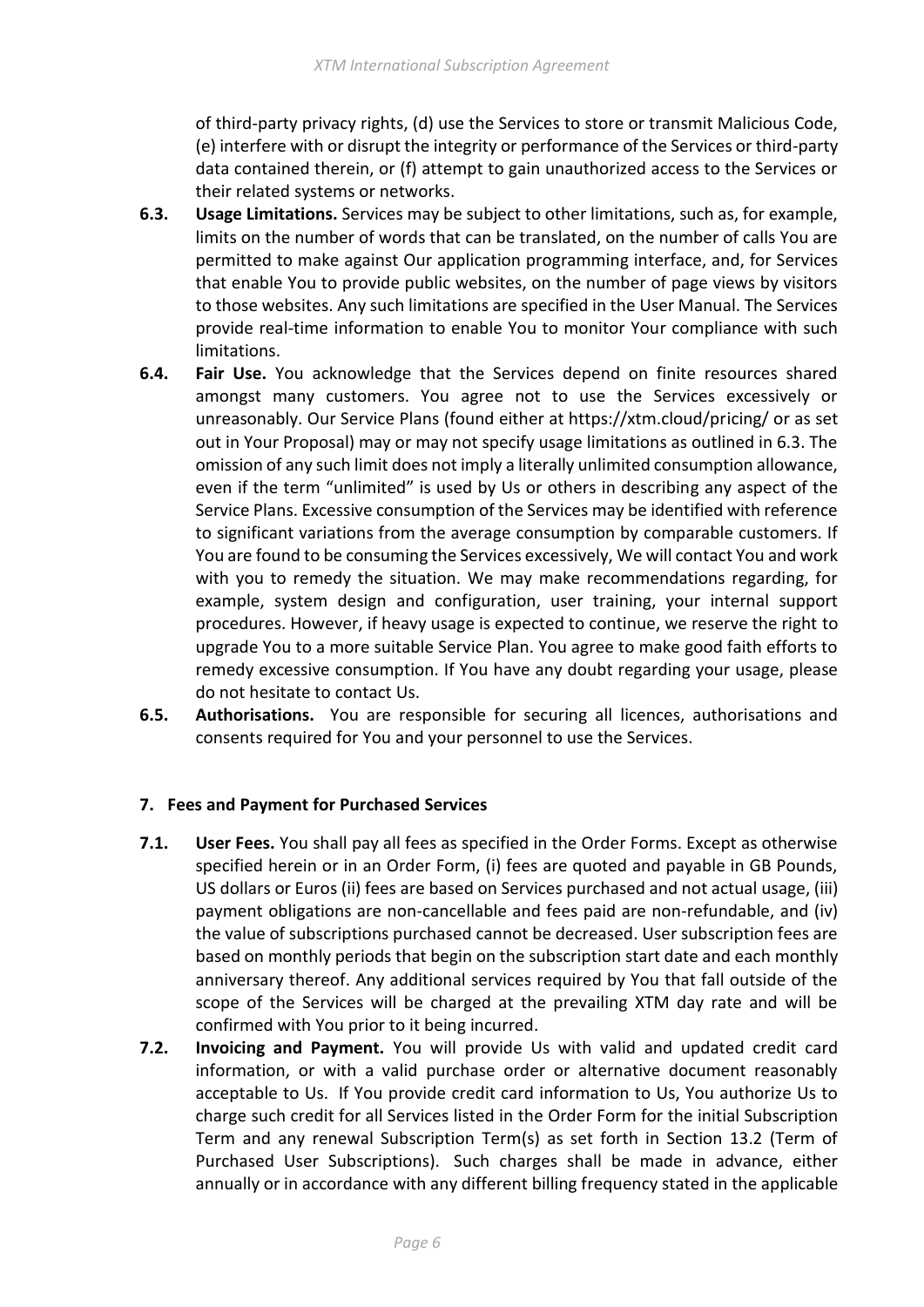Order Form. If the Order Form specifies that payment will be by a method other than a credit card, We will invoice You in advance and otherwise in accordance with the relevant Order Form. Unless otherwise stated in the Order Form, invoiced charges are due net 30 days from the invoice date. You are responsible for maintaining complete and accurate billing and contact information in the Services.

- **7.3. Overdue Charges.** If any charges are not received from You by the due date, then at Our discretion, (a) such charges may accrue late interest at the rate of 1.5% of the outstanding balance per month, or the maximum rate permitted by law, whichever is lower, from the date such payment was due until the date paid, and/or (b) We may condition future subscription renewals and Order Forms on payment terms shorter than those specified in Section 7.2 (Invoicing and Payment).
- **7.4. Suspension of Service and Acceleration.** If any amount owing by You under this or any other agreement for Our services is 30 or more days overdue (or 10 or more days overdue in the case of amounts You have authorized Us to charge to Your credit card), We may, without limiting Our other rights and remedies, accelerate Your unpaid fee obligations under such agreements so that all such obligations become immediately due and payable, and suspend Our services to You until such amounts are paid in full.
- **7.5. Payment Disputes.** We shall not exercise Our rights under Section 7.3 (Overdue Charges) or 7.4 (Suspension of Service and Acceleration) if the applicable charges are under reasonable and good-faith dispute and You are cooperating diligently to resolve the dispute.
- **7.6. Taxes.** Unless otherwise stated, Our fees do not include any taxes, levies, duties or similar governmental assessments of any nature, including but not limited to valueadded, sales, use or withholding taxes, assessable by any local, state, provincial, federal or foreign jurisdiction (collectively, " **Taxes**"). You are responsible for paying all Taxes associated with Your purchases hereunder. If We have the legal obligation to pay or collect Taxes for which You are responsible under this paragraph, the appropriate amount shall be invoiced to and paid by You, unless You provide Us with a valid tax exemption certificate authorized by the appropriate taxing authority.

## <span id="page-6-0"></span>**8. Proprietary rights**

- **8.1.** In consideration for payment of the fees, We grant to You non-exclusive, nontransferable (except as otherwise permitted under this Agreement), revocable, licence to access and use the Services in accordance with Your internal business purposes.
- **8.2. Reservation of Rights.** Subject to the limited rights expressly granted hereunder, We reserve all rights, title and interest in and to the Services, including all related intellectual property rights. No rights are granted to You hereunder other than as expressly set forth herein.
- **8.3. Restrictions.** You shall not (i) permit any third party to access the Services except as permitted herein or in an Order Form, (ii) create derivative works based on the Services, (iii) copy, frame or mirror any part or content of the Services, other than copying or framing on Your own intranets or otherwise for Your own internal business purposes, (iv) reverse engineer the Services, or (v) access the Services in order to (a) build a competitive product or service, or (b) copy any features, functions or graphics of the Services.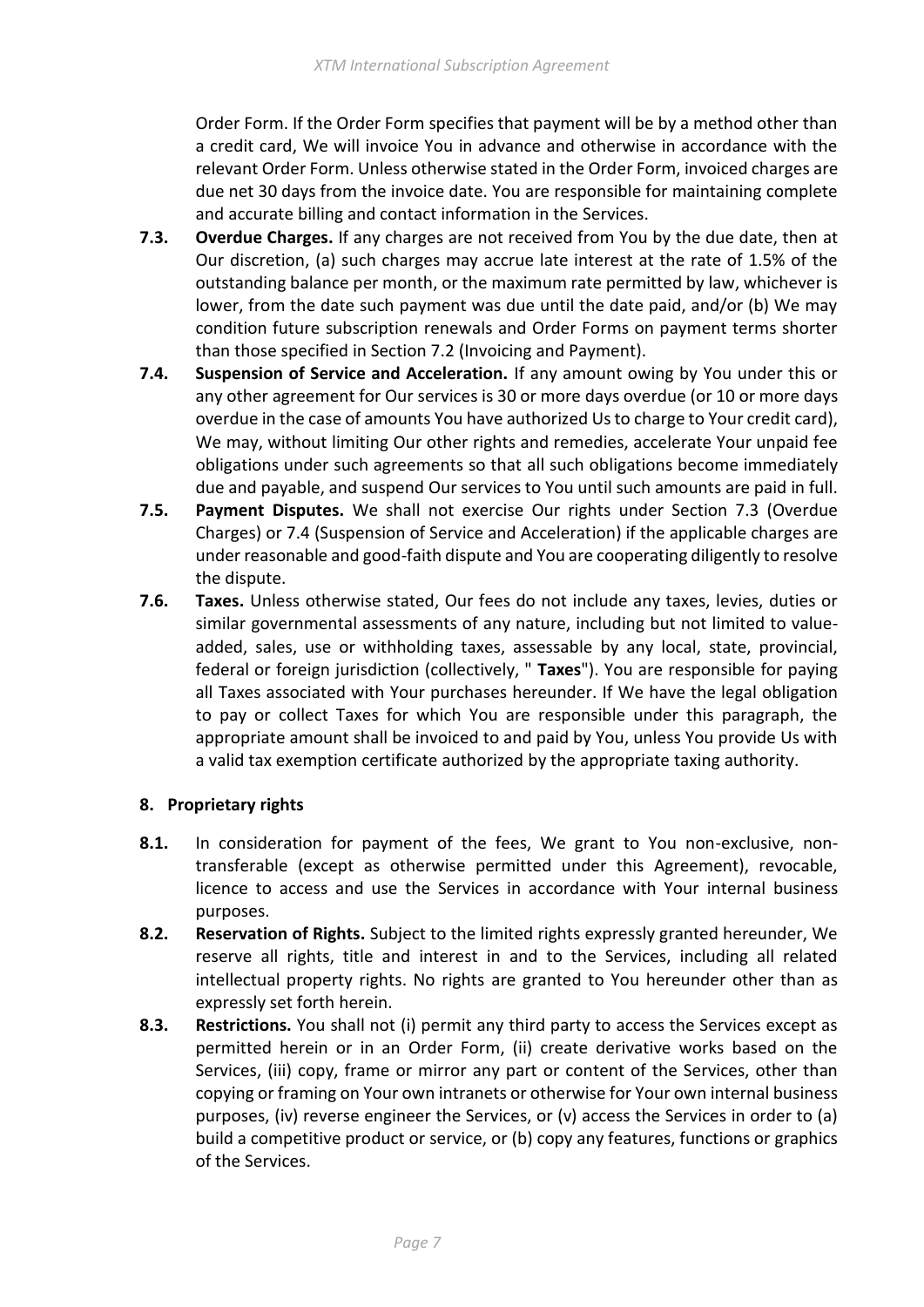- **8.4. Ownership of Your Data.** As between Us and You, You exclusively own all rights, title and interest in and to all of Your Data.
- **8.5. Third Party Intellectual Property Rights.** You acknowledge that, in respect of any Third Party Intellectual Property Rights in the Services, Your use of any such Intellectual Property Rights is conditional on Us obtaining a written licence from the relevant licensor on such terms as will entitle Us to license such rights to You. We shall provide the Third Party Applications or Third Party Services under the standard licence terms provided by the relevant third parties (the Third Party End User Licence(s), copies of which shall be provided to You), and You agree to be bound to the relevant third parties by such licence terms. You shall comply with the Third-Party End User Licences and shall indemnify and hold Us harmless against any loss of damage which We may suffer or incur as a result of Your breach of such terms howsoever arising.

# <span id="page-7-0"></span>**9. Confidentiality**

- **9.1. Definition of Confidential Information.** As used herein, " **Confidential Informatio**n" means all confidential information disclosed by a party (" **Disclosing Party**") to the other party (" **Receiving Party**"), whether orally or in writing, that is designated as confidential or that reasonably should be understood to be confidential given the nature of the information and the circumstances of disclosure. Your Confidential Information shall include Your Data; Our Confidential Information shall include the Services; and Confidential Information of each party shall include the terms and conditions of this Agreement and all Order Forms, as well as business and marketing plans, technology and technical information, product plans and designs, and business processes disclosed by such party. However, Confidential Information shall not include any information that (i) is or becomes generally known to the public without breach of any obligation owed to the Disclosing Party, (ii) was known to the Receiving Party prior to its disclosure by the Disclosing Party without breach of any obligation owed to the Disclosing Party, (iii) is received from a third party without breach of any obligation owed to the Disclosing Party, or (iv) was independently developed by the Receiving Party.
- **9.2. Protection of Confidential Information.** Except as otherwise permitted in writing by the Disclosing Party, (i) the Receiving Party shall use the same degree of care that it uses to protect the confidentiality of its own confidential information of like kind (but in no event less than reasonable care) not to disclose or use any Confidential Information of the Disclosing Party for any purpose outside the scope of this Agreement, and (ii) the Receiving Party shall limit access to Confidential Information of the Disclosing Party to those of its employees, contractors and agents who need such access for purposes consistent with this Agreement and who have signed confidentiality agreements with the Receiving Party containing protections no less stringent than those herein.
- **9.3. Compelled Disclosure.** The Receiving Party may disclose Confidential Information of the Disclosing Party if it is compelled by law to do so, provided the Receiving Party gives the Disclosing Party prior notice of such compelled disclosure (to the extent legally permitted) and reasonable assistance, at the Disclosing Party's cost, if the Disclosing Party wishes to contest the disclosure. If the Receiving Party is compelled by law to disclose the Disclosing Party's Confidential Information as part of a civil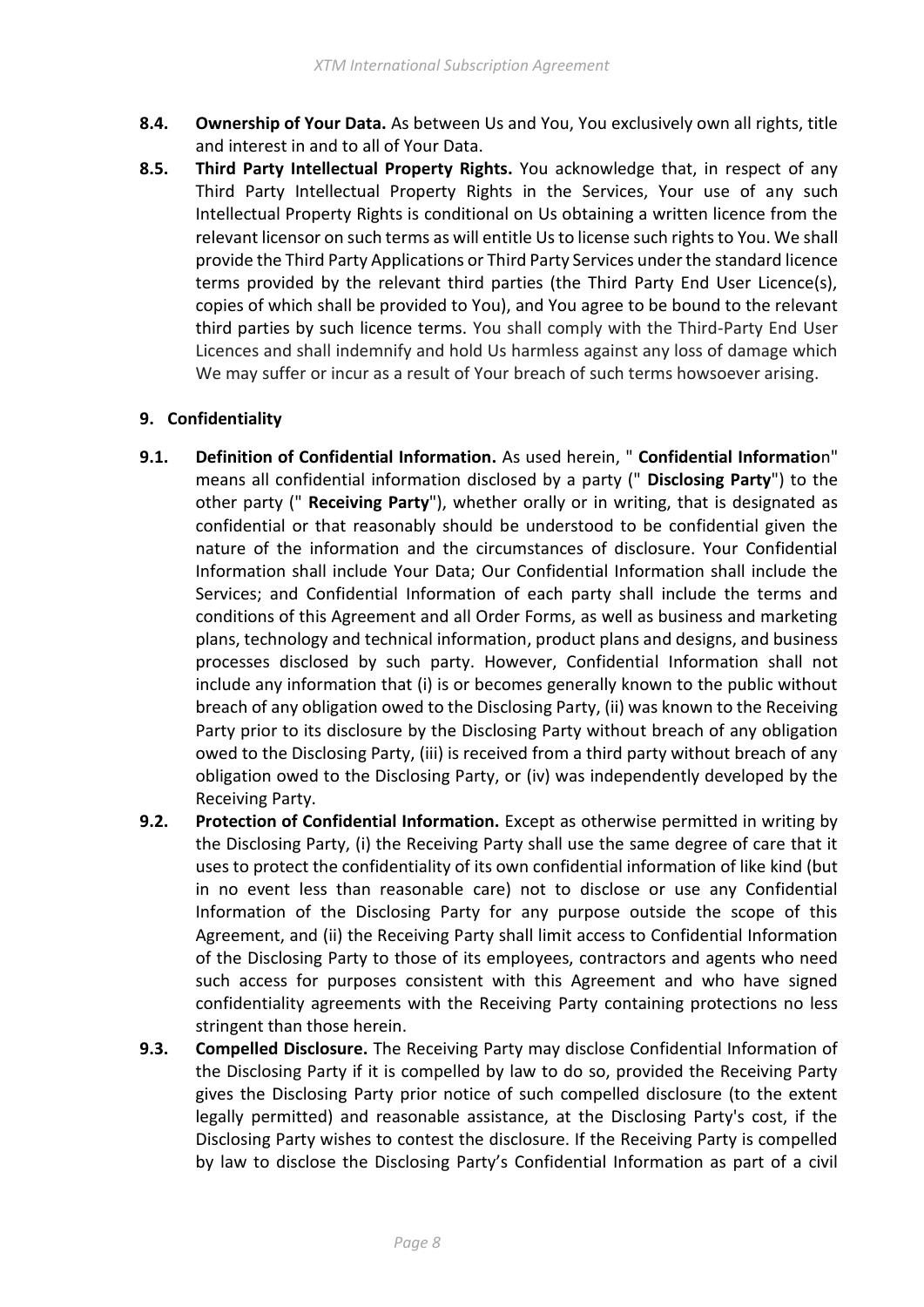proceeding to which the Disclosing Party is a party, and the Disclosing Party is not contesting the disclosure, the Disclosing Party will reimburse the Receiving Party for its reasonable cost of compiling and providing secure access to such Confidential Information.

### <span id="page-8-0"></span>**10. Warranties and Disclaimers**

- **10.1. Mutual Warranties.** Each party represents and warrants that (i) it has the legal power to enter into this Agreement, and (ii) it will not transmit to the other party any Malicious Code.
- **10.2. Our Warranties.** We warrant that (i) the Services shall perform materially in accordance with the User Manual, and (ii) the functionality of the Services will not be materially decreased during a Subscription Term. For any breach of either such warranty, Your exclusive remedy shall be as provided in Section 13.3 (Termination for Cause) and Section 13.4 (Refund or Payment upon Termination) below.
- **10.3. Disclaimer.** Except as expressly provided herein, neither party makes any warranties of any kind, whether express, implied, statutory or otherwise, and each party specifically disclaims all implied warranties, including any warranties of merchantability or fitness for a particular purpose, to the maximum extent permitted by applicable law.
- **10.4. Limitation of remedies:** Where legislation or rule of law implies into the Agreement a condition or warranty that cannot be excluded or modified by contract, the condition or warranty is deemed to be included in the Agreement. However, Our liability for any breach of that condition or warranty is limited, at the Our option, to:
	- **10.4.1.** supplying the Services again; and/or
	- **10.4.2.** paying the costs of having the Services supplied again.

### <span id="page-8-1"></span>**11. Indemnification**

- **11.1. Indemnification by Us**. We shall defend You against any claim, demand, suit, or proceeding ("Claim") made or brought against You by a third party alleging that the use of the Services as permitted hereunder infringes or misappropriates the intellectual property rights of a third party, and shall indemnify You for any damages finally awarded against, and for reasonable attorney's fees incurred by You in connection with any such Claim; provided, that You (a) promptly give Us written notice of the Claim; (b) give Us sole control of the defence and settlement of the Claim (provided that We may not settle any Claim unless the settlement unconditionally releases You of all liability); and (c) provide to Us all reasonable assistance, at Our expense. The indemnity in this clause 11.1 does not apply to the extent that a Claim arises from or in connection with (i) Your breach of the Agreement; (ii) use of the Services in a manner or for a purpose not reasonably contemplated by the Agreement or otherwise not authorised in writing by Us; or (iii) Your Data or any third party data.
- **11.2. Indemnification by You.** You shall defend Us against any Claim made or brought against Us by a third party alleging that Your Data, or Your use of the Services in violation of this Agreement, infringes or misappropriates the intellectual property rights of a third party or violates applicable law, and shall indemnify Us for any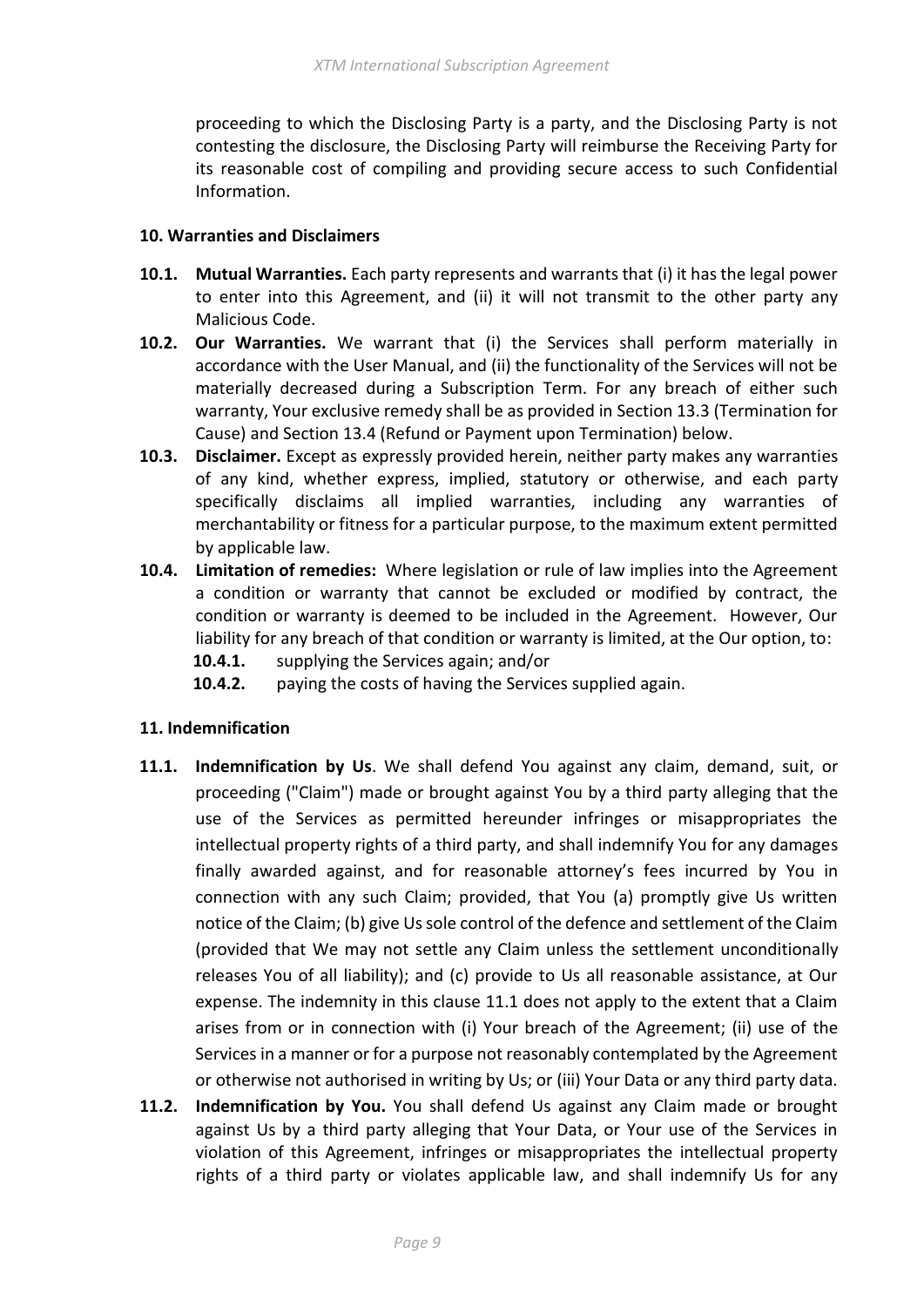damages finally awarded against, and for reasonable attorney's fees incurred by, Us in connection with any such Claim; provided, that We (a) promptly give You written notice of the Claim; (b) give You sole control of the defence and settlement of the Claim (provided that You may not settle any Claim unless the settlement unconditionally release Us of all liability); and (c) provide to You all reasonable assistance, at Our expense.

**11.3. Exclusive Remedy.** This Section 11 (Mutual Indemnification) states the indemnifying party's sole liability to, and the indemnified party's exclusive remedy against, the other party for any type of Claim described in this Section.

## <span id="page-9-0"></span>**12. Limitation of liability**

- **12.1. Limitation of liability.** In no event shall Our aggregate liability arising out of or related to this agreement, whether in contract, tort or under any other theory of liability, exceed the total amount paid by You hereunder or, with respect to any single incident, the lesser of £100,000 or the amount paid by You hereunder in the 12 months preceding the incident. The foregoing shall not limit Your payment obligations under section 7 (fees and payment for purchased services).
- **12.2. Exclusion of Consequential and Related Damages.** In no event shall We have any liability to You for any lost profits or revenues or for any indirect, special, incidental, consequential, cover or punitive damages however caused, whether in contract, tort or under any other theory of liability, and whether or not You have been advised of the possibility of such damages. The foregoing disclaimer shall not apply to the extent prohibited by applicable law.
- **12.3. Mitigation:** Each party must take reasonable steps to mitigate any loss or damage, cost or expense it may suffer or incur arising out of anything done or not done by the other party under or in connection with the Agreement.

### <span id="page-9-1"></span>**13. Term and termination**

- **13.1. Term of Agreement.** This Agreement commences on the date You accept it and continues until all User subscriptions granted in accordance with this Agreement have expired or been terminated. If You elect to use the Services for a 30-day free trial period and do not purchase a subscription before the end of that period, this Agreement will terminate at the end of the 30-day free trial period.
- **13.2. Term of Purchased User Subscriptions.** User subscriptions purchased by You commence on the start date specified in the applicable Order Form and continue for the Subscription Term specified therein. **Except as otherwise specified in the applicable Order Form, all User subscriptions shall automatically renew for additional periods equal to the expiring Subscription Term or one year (whichever is shorter), unless either party gives the other notice of non-renewal at least 30 days before the end of the relevant Subscription Term. The per-unit pricing during any such renewal term shall be the same as that during the prior term unless We have given You written notice of a pricing increase at least 30 days before the end of such prior term, in which case the pricing increase shall be effective upon renewal and thereafter. Any such pricing increase shall not exceed 10% over the pricing for the relevant Services in the immediately prior Subscription Term, unless the pricing in**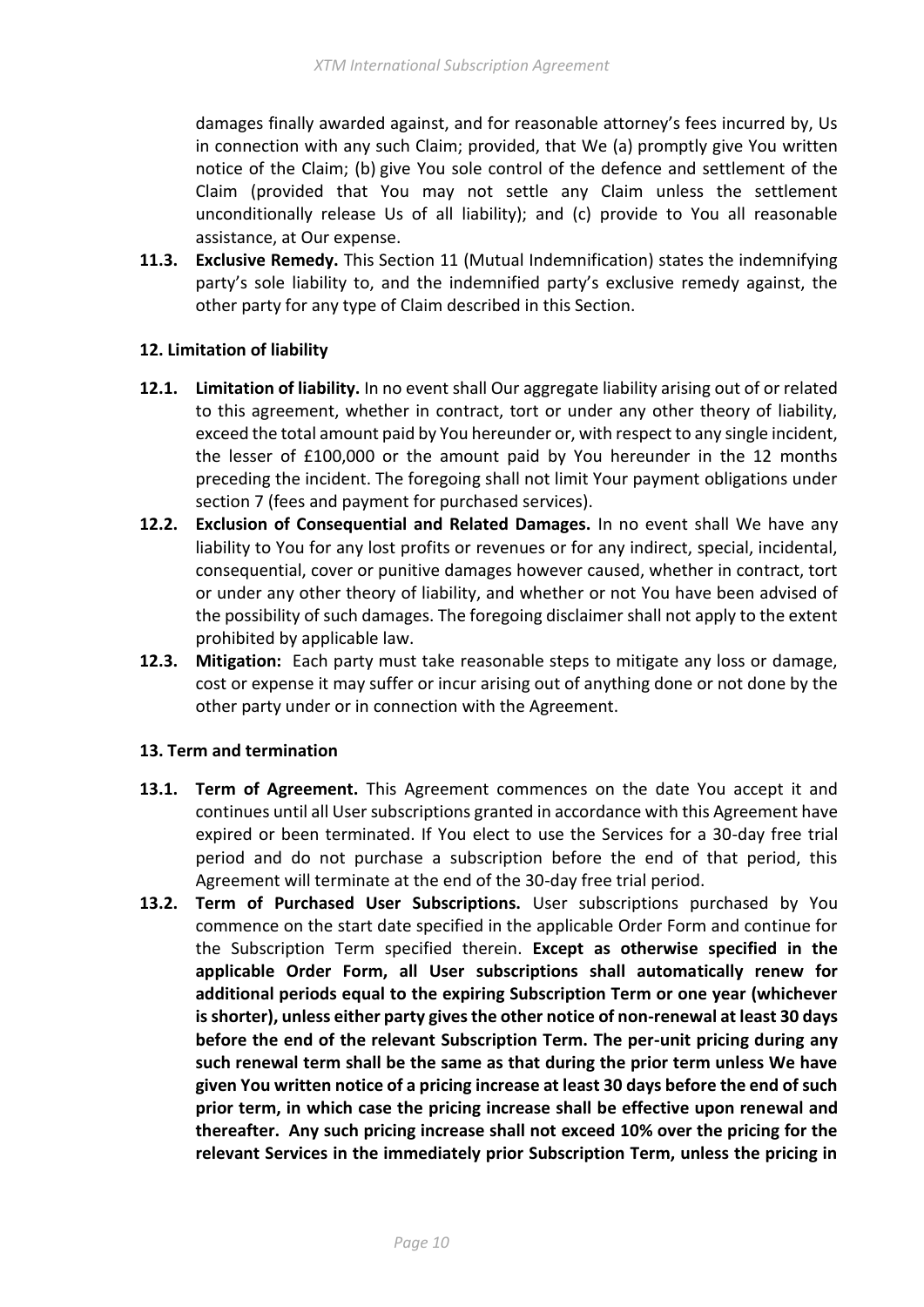**such prior term was designated in the relevant Order Form as promotional or onetime.**

- **13.3. Termination for Cause.** A party may terminate this Agreement for cause: (i) upon 30 days written notice to the other party of a material breach if such breach remains uncured at the expiration of such period, or (ii) if the other party becomes the subject of a petition in bankruptcy or any other proceeding relating to insolvency, receivership, liquidation or assignment for the benefit of creditors.
- **13.4. Refund or Payment upon Termination.** Upon any termination for cause by You, We will not refund You any prepaid fees covering the remainder of the term of all subscriptions after the effective date of termination. Upon any termination for cause by Us, You shall pay any unpaid fees covering the remainder of the term of all Order Forms after the effective date of termination. In no event shall any termination relieve You of the obligation to pay any fees payable to Us for the period prior to the effective date of termination.
- **13.5. Return of Your Data.** Upon request by You made within 30 days after the effective date of termination of a Purchased Services subscription, We will make available to You for download a file of Your Data in a standard format along with source and target files in their native format. After such 30-day period, We shall have no obligation to maintain or provide any of Your Data and shall thereafter, unless legally prohibited, delete all of Your Data in Our systems or otherwise in Our possession or under Our control.
- **13.6. Surviving Provisions.** Section 7 (Fees and Payment for Purchased Services), 8 (Proprietary Rights), 9 (Confidentiality), 10.3 (Disclaimer), 11 (Indemnification), 12 (Limitation of Liability), 13.4 (Refund or Payment upon Termination), 13.5 (Return of Your Data), 14 (Governing Law) and 15 (General Provisions) shall survive any termination or expiration of this Agreement.

### <span id="page-10-0"></span>**14. Governing law**

This Agreement will be governed and construed in accordance with the laws of England.

### <span id="page-10-1"></span>**15. General provisions**

- **15.1. Relationship of the Parties.** The parties are independent contractors. This Agreement does not create a partnership, franchise, joint venture, agency, fiduciary or employment relationship between the parties.
- **15.2. Manner of Giving Notice.** Except as otherwise specified in this Agreement, all notices, permissions and approvals hereunder shall be in writing and shall be deemed to have been given upon: (i) personal delivery, (ii) the second business day after mailing, (iii) the second business day after sending by confirmed facsimile, or (iv) the first business day after sending by email (provided email shall not be sufficient for notices of termination or an indemnifiable claim). Notices to You shall be addressed to the system administrator designated by You for Your relevant Services account, and in the case of billing-related notices, to the relevant billing contact designated by You.
- **15.3. Third Parties.** A person who is not a party to the Contract shall not have any rights under or in connection with it under the Contracts (Rights of Third Parties) Act 1999.